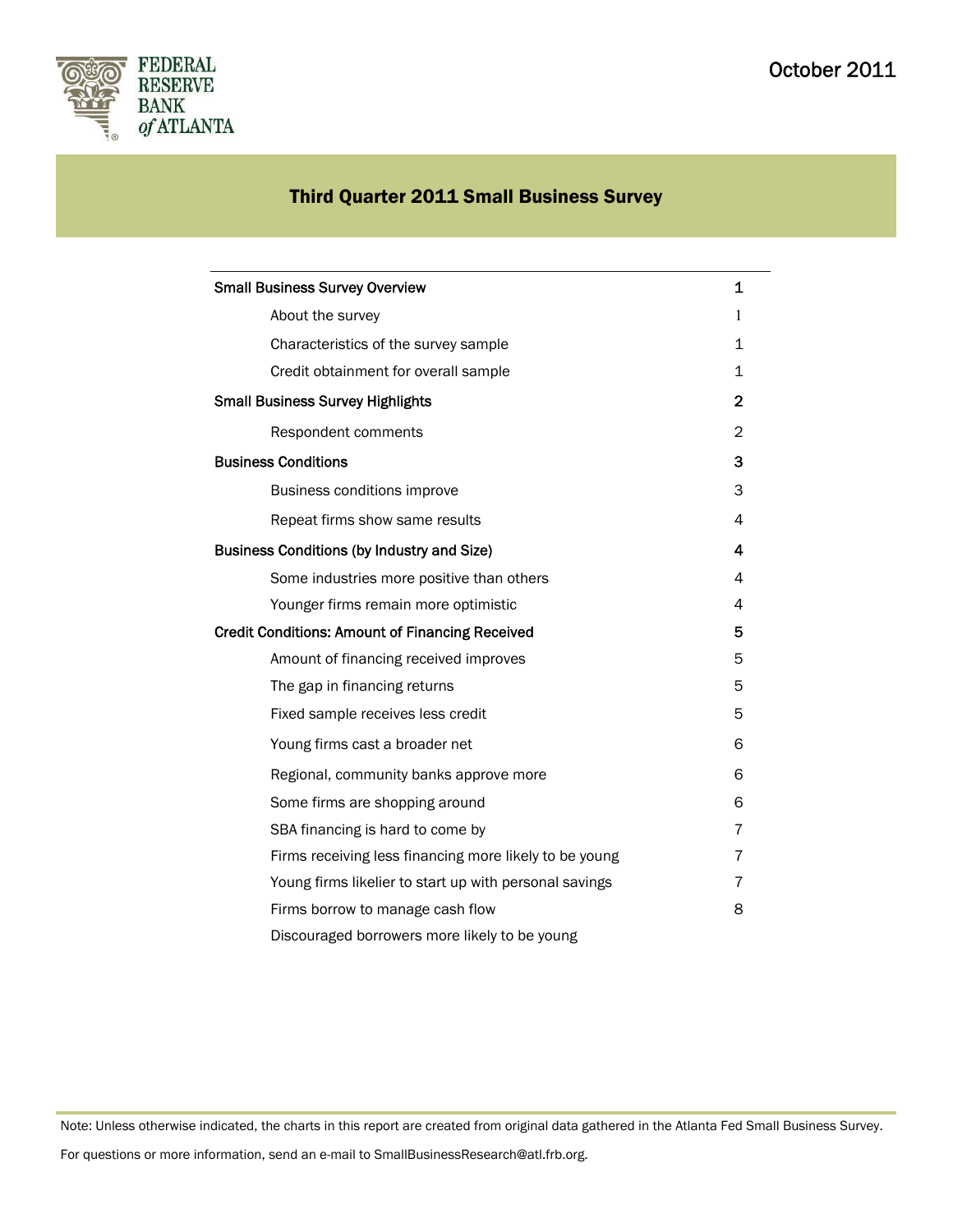### Small Business Survey Overview

### About the survey

The Federal Reserve Bank of Atlanta conducts a quarterly poll of small business contacts in the Southeast to get their perspective on general business and credit conditions. The participants are not a statistically representative sample of the population, the results are not weighted, and the data are not seasonally-adjusted.

The Atlanta Fed conducted the third-quarter survey during the first two weeks in October. The questionnaire for this survey varies slightly from quarter to quarter.

### Characteristics of the survey sample

Participating in the third quarter survey were 293 small businesses. Most firms are in the professional services, real estate, manufacturing, construction, or retail trade industry.

The distribution of industries in the sample is mostly in line with industry distribution within the Southeast, but the sample is overweighted in manufacturing. Manufacturing makes up 2 percent of all small firms in the region, according to data from the U.S. Census Bureau, but is 11 percent of the third quarter survey sample.

The sample is also somewhat skewed towards larger, more mature firms. Excluding selfemployed individuals, only 52 percent of the survey sample have fewer than 10 employees, compared to 70 percent of small firms in the Southeast. The median age of firms in the sample is 12 years old. About half of the firms have annual revenues of \$500 thousand or less.

### Credit obtainment for overall sample

Of the 293 businesses in the survey, 110 applied for credit. Applying firms submitted three applications on average, and 37 percent had their overall financing needs met in full. A further 21 percent indicated they received most of the amount requested.

Firms that were five years old or younger and firms in the construction and real estate industry were less likely to have their credit needs met.



#### **Extent to which overall financing needs were met (% of firms)**

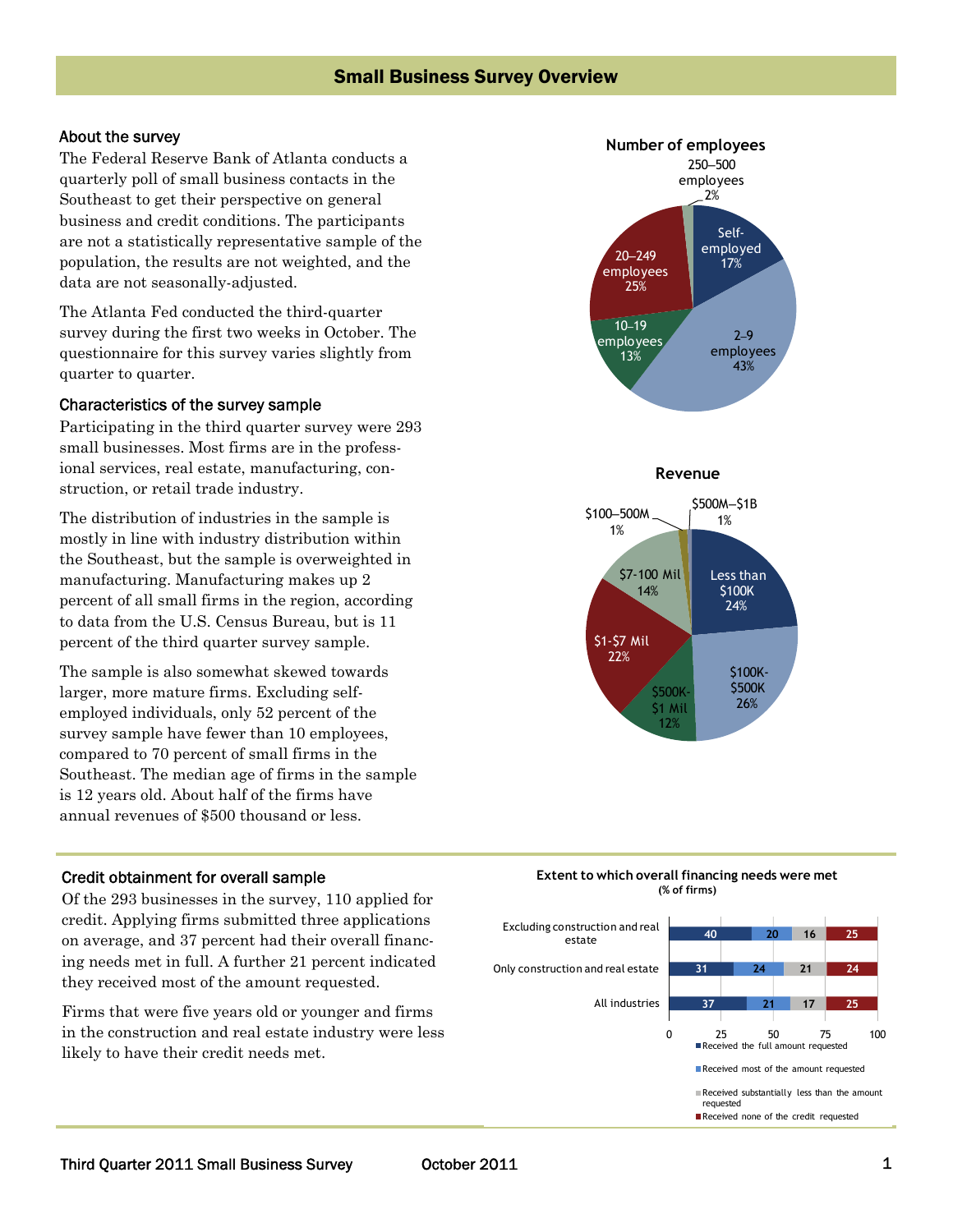Most small businesses in the Southeast continue to anticipate improvements over the next two to four quarters. The net portion of firms anticipating hiring additional staff and expanding capital expenditures increased from the second quarter of 2011 to the third quarter of 2011. The improvement in hiring expectations stemmed primarily from firms in the service, trade, transportation, and utilities industries. Following a sharp reduction in sales expectations in the second quarter of 2011, the optimism for sales growth declined further in the third quarter but with respondents still somewhat optimistic on net. Even with recent declines, young firms maintained a relatively positive outlook. Net of those expecting decreases, 56 percent of firms less than six years old anticipate hiring, and a net 77 percent anticipate greater sales growth over the next 6 to 12 months.

A little more than one-third of small businesses sought credit in the third quarter. About three-quarters of applying firms were able to obtain at least some amount of financing. One major factor associated with credit obtainment was age. While the majority of *mature* firms in the survey reported receiving the full or most of the credit requested, the majority of *young* firms received much less than the amount requested or received no funding at all. The firms that received very little or no funding were not only much younger on average, they were also much more likely to cite multiple credit barriers associated with lower creditworthiness, including level of outstanding debt, less than stellar credit score, and not enough years in operation.

On average, applying firms submitted three applications for credit. Banks were the most common avenue of credit. More applications were submitted to large national banks than community or regional banks, but applicants were more likely to be approved at the community or regional banks. Most of the firms that did not borrow indicated that they did not need credit. However, many were discouraged from applying by the expectation that they would either be denied or offered unfavorable credit terms. Firms younger than six years of age were much more likely fall into this category of "discouraged borrowers."

### Respondent comments

In addition to checking the applicable factors listed in the survey as potential obstacles to credit, some respondents added comments indicating that bank regulators were affecting their ability to obtain credit.

Most respondents provided additional comments, and many of these comments concerned the factors constraining their businesses. Common themes prevalent in the responses were lack of loans for firms in the construction industry, stricter credit standards, inability to obtain a loan without a personal backing or tangible collateral, uncertainty surrounding the economy, and uncertainty or fear surrounding the cost of the health care mandate. A sampling of typical comments include the following:

"There is too much uncertainty in the market place and we as with others are working closely with our owners tenants clients and vendors to stay the course until consumers return to the market and we see relief from all the regulations. Very concerned that the (added cost) impact to our overhead by virtue of healthcare reform will be a significant burden."

"The banks (all sizes) have absolutely dismal credit practices right now. They absolutely refuse to consider anything less than a 100% personal guarantee plus excess off 200% hard value assets to loan ratio. This is regardless of your income or loss over the past three years. If you have had a loss they will not even consider you."

"Uncertainty about Healthcare Future Costs continues to be the biggest deterrent to hiring additional employees."

"SBA loans require personal guarantee which is not reasonable for a high risk biomedical research startup. Continuation of federal SBIR programs is important for research startups."

 $1$  We define small businesses as those with fewer than 500 employees.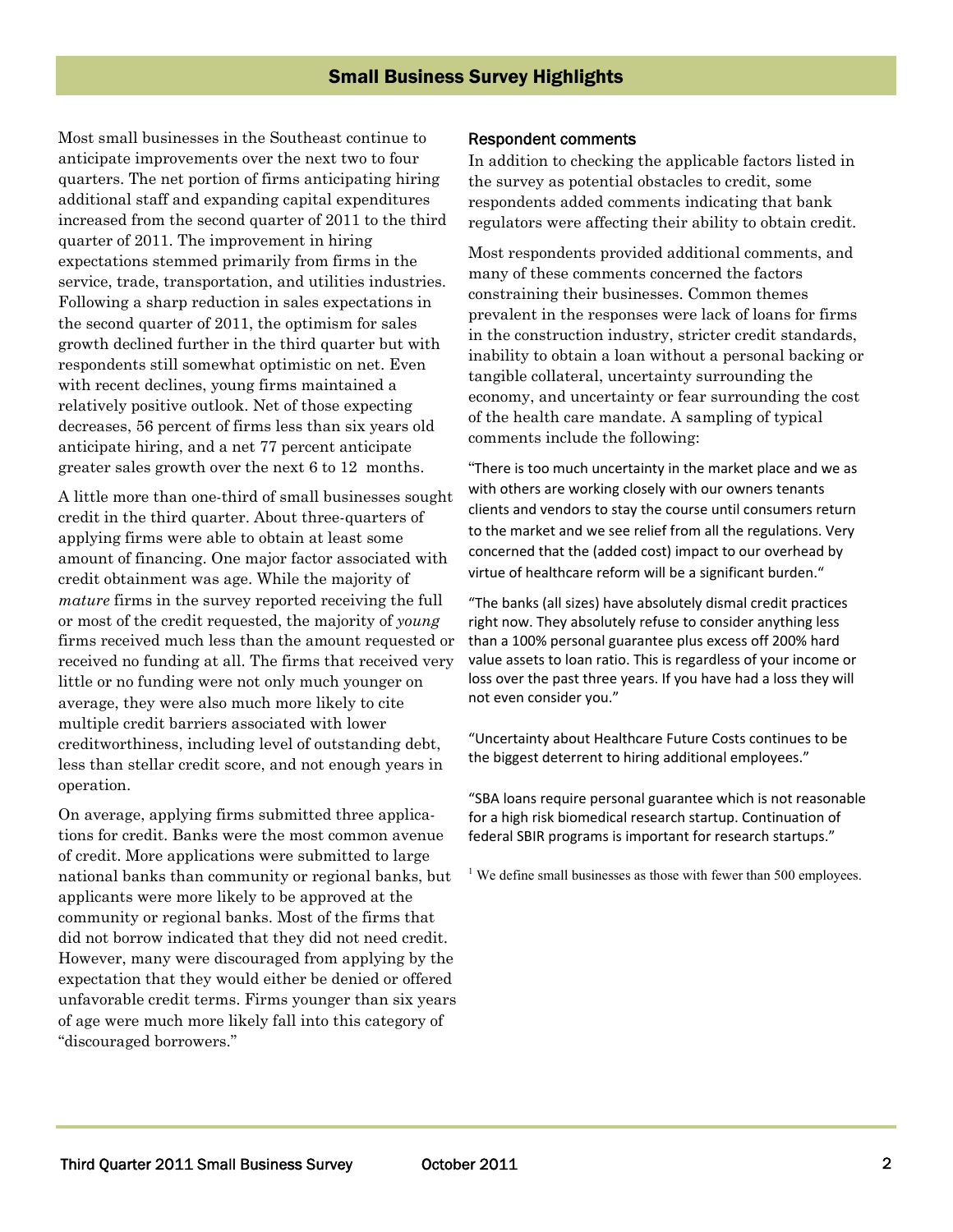### Business conditions improve

Greater net portions of firms expect to hire over the next 6 to 12 months, according to the third quarter survey. The outlook for capital investment spending also increased.

Despite a more positive outlook for hiring and capital expenditures, the outlook for sales growth worsened. The net percent of firms expecting higher sales decreased from 53 percent in the second quarter of 2011 to 50 percent in the third quarter of 2011.

This improvement in expectations for hiring and capital investment has come on the heels of a reduction in sentiment in the second quarter of 2011 across all three dimensions.

### Repeat firms show same results

One-hundred-and-seven firms completed the survey in the second and third quarters of 2011, 79 of which were not in the construction or real estate industry. The expectations for this fixed group of survey participants were similar to the results of the overall group. The net percent of firms anticipating higher sales in the next 6 to 12 months decreased, while the net percent anticipating additional hiring and spending on capital increased.



Note: The business expectations diffusion index is calculated by subtracting the number of firms that said "decrease" from the number of firms that said "increase." The data are not seasonally adjusted.

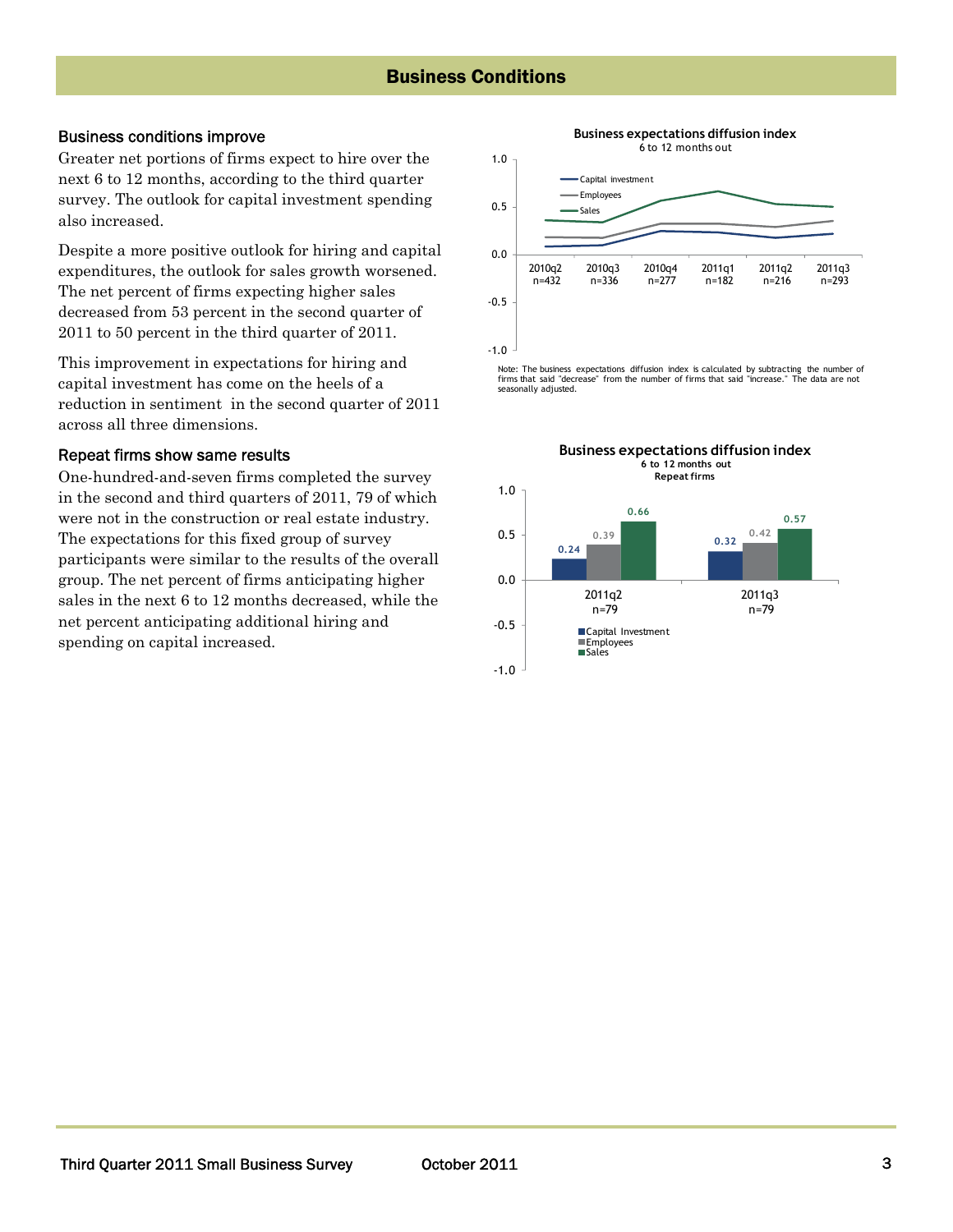### Some industries more positive than others

The decline in sales expectations was broad-based across industries, while the increase in hiring expectations stemmed primarily from firms in the services and trade, transportation, and utilities industries.

Firms in the construction and real estate industry in particular continue to face tough challenges. In addition to having a more dismal outlook over the past six quarters, firms in these industries lowered their expectations for sales and employment in the third quarter of 2011.

### Younger firms remain more optimistic

Among firms established in the past five years, expectations for hiring and capital investment increased substantially. Conversely, the more mature firms in the sample decreased their expectations for capital investment, and their hiring expectations were unchanged. Expectations for growth in sales worsened among young and mature firms in the sample. Despite a decline from the previous quarter, expectations for sales growth remains very high for young firms. A net 77 percent of young firms expect sales to be higher over the next 6 to 12 months compared to a net 38 percent of mature firms.



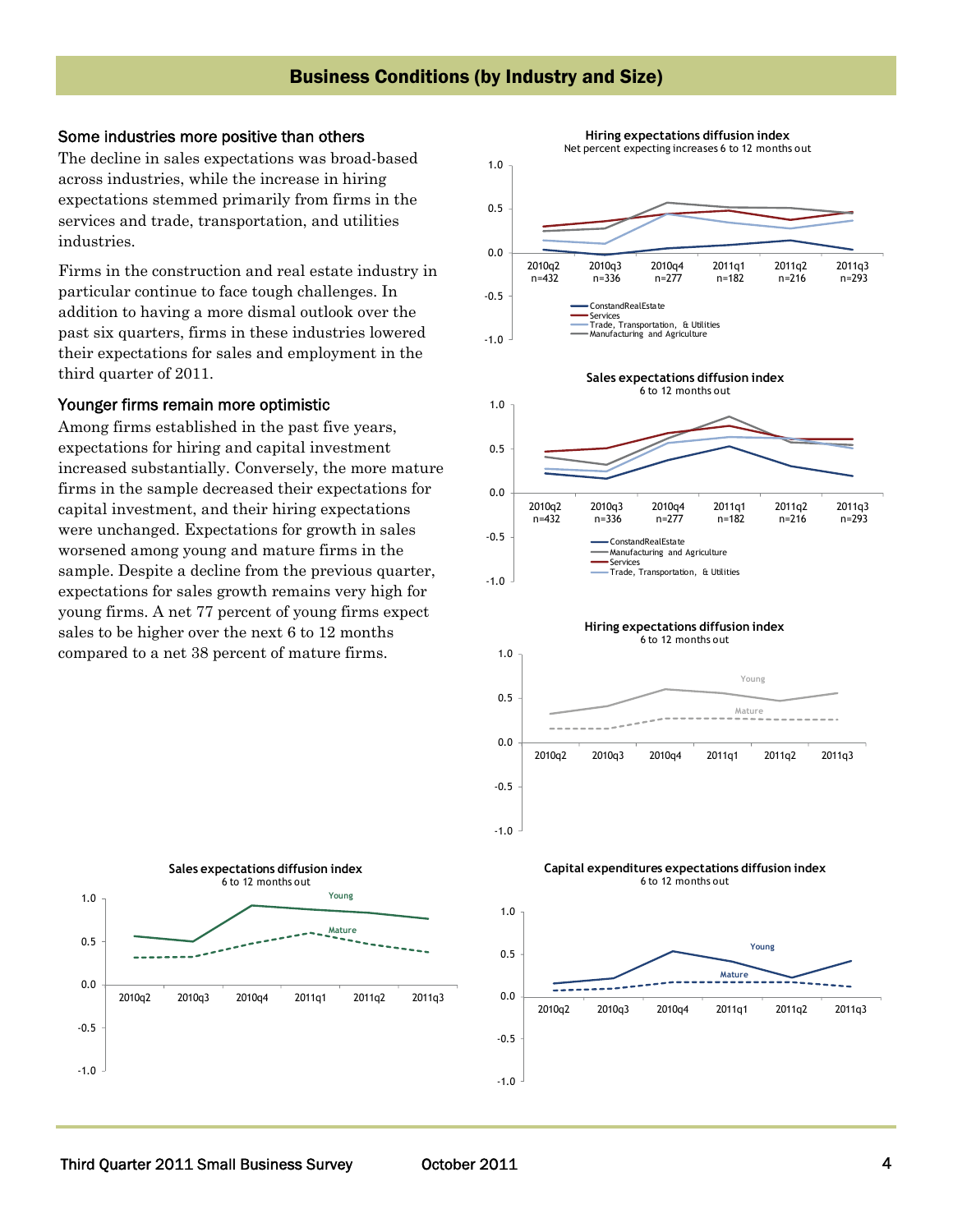### Amount of financing received improves

Although the majority of mature firms in the survey reported receiving all or most of the credit requested in the third quarter of 2011, credit did not come easily to younger firms. Younger small businesses were more likely to be denied or offered unaffordable credit terms. Despite submitting more applications for credit, firms in the survey less than six years old received less credit overall than did mature firms.

Young firms have received less credit on average for most iterations of the survey. In the third quarter of 2011, the median young firm in the survey reported receiving only some of the credit requested over all their applications for credit, while the median mature firm reported receiving most of the credit requested.

### The gap in financing between construction and real estate and other industries returns

The difference in the amount of financing received for firms in the construction and real estate versus firms in other industries narrowed in the first and second quarter of 2011 but widened again in the third quarter.

### Fixed sample receives less credit

There were 30 firms that sought credit in the third and second quarters. Among this fixed sample, the amount of credit received edged down slightly from 2.9 to 2.8 on a scale of 1 to 4 (received none to received the full amount).





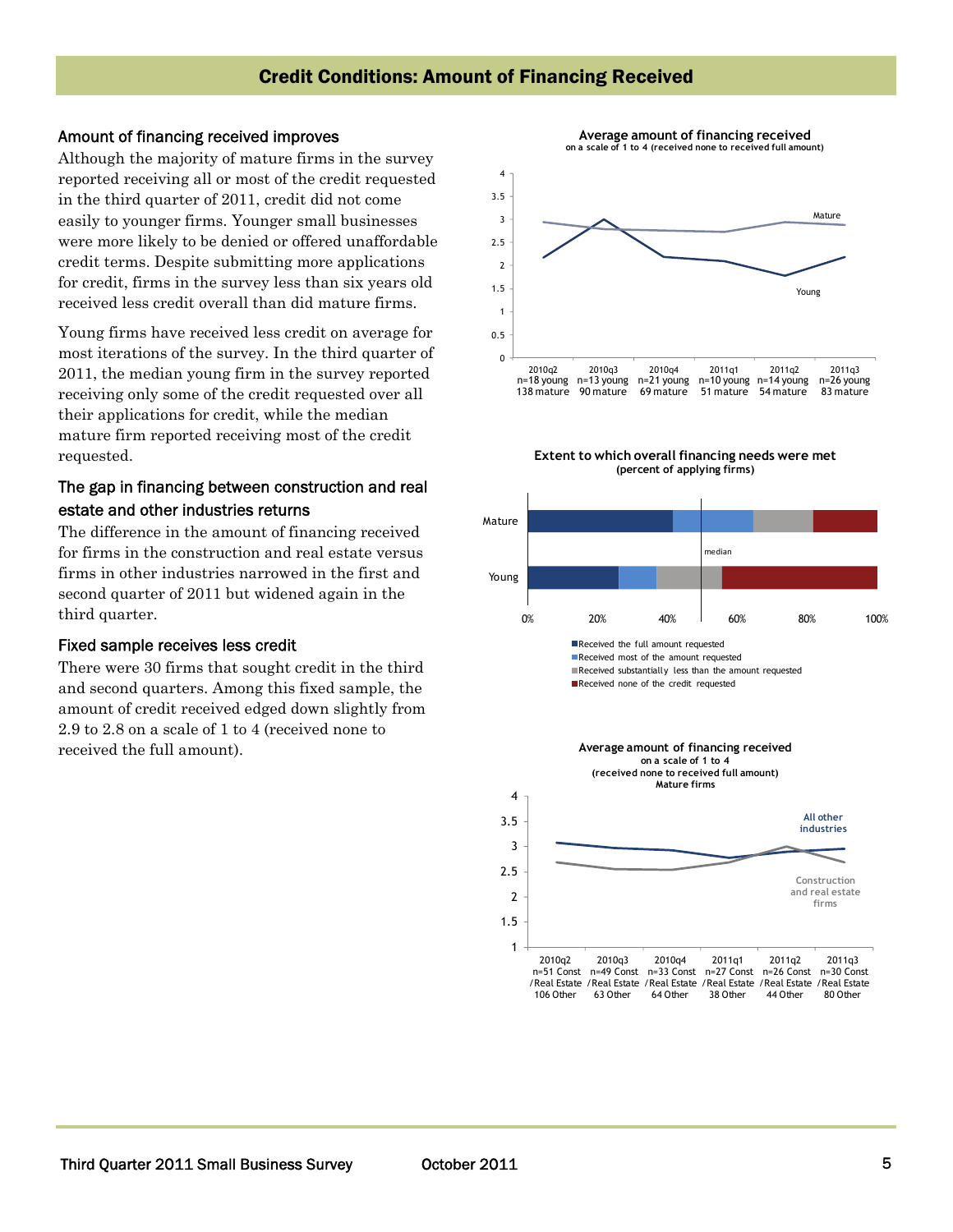### Credit Conditions: Amount of Financing Received *continued*

### Young firms cast a broader net

Firms under six years old submitted more applications for credit on average, and applied to a larger variety of lenders. The majority of firms that applied sought credit at a bank. Large national banks were more popular than regional and community banks.

### Regional and community banks approve more applications

Banks have been the most common avenue for credit throughout the history of the survey. In the third quarter 2011 survey, 89 percent of firms seeking credit sought a loan or a line of credit from a bank. Firms were more likely to apply for credit at a large national bank but were more likely to receive credit from community and regional banks. The overall success rate for applications to regional or community banks has been slightly higher for the duration of the survey, and the spread widened in the third quarter.

#### Some firms are shopping around

Borrowers refused 62 percent of applications to large national banks and 37 percent of applications to regional or community banks due to unattractive terms the lenders offered. However, firms that refused credit at one place frequently obtained it somewhere else. This could be an indication that firms are shopping around. Of the 43 firms that turned down credit at least once, about 42 percent ended up receiving credit elsewhere. In total, these 43 firms submitted 193 applications, an average of about five each.

| Overall amount of credit obtained<br>among the 43 firms that refused credit at least once |    |                       |  |
|-------------------------------------------------------------------------------------------|----|-----------------------|--|
| <b>Overall financing</b>                                                                  |    | <b>Number Percent</b> |  |
| Received none of the credit requested                                                     | 25 | 58%                   |  |
| Received much less than the amount requested                                              | 12 | 28%                   |  |
| Received most of the credit requested                                                     | 4  | 9%                    |  |
| Received the full amount requested                                                        |    | 5%                    |  |

**Channels of financing Percent of firms that sought credit**



\***Other** includes Internet banks, community development financial institutions, merchant cash advances, nonbank financing companies, and other







 $\blacksquare$  Received substantially less than the amount requested

Refused credit due to unattractive terms offered by lender

Denied credit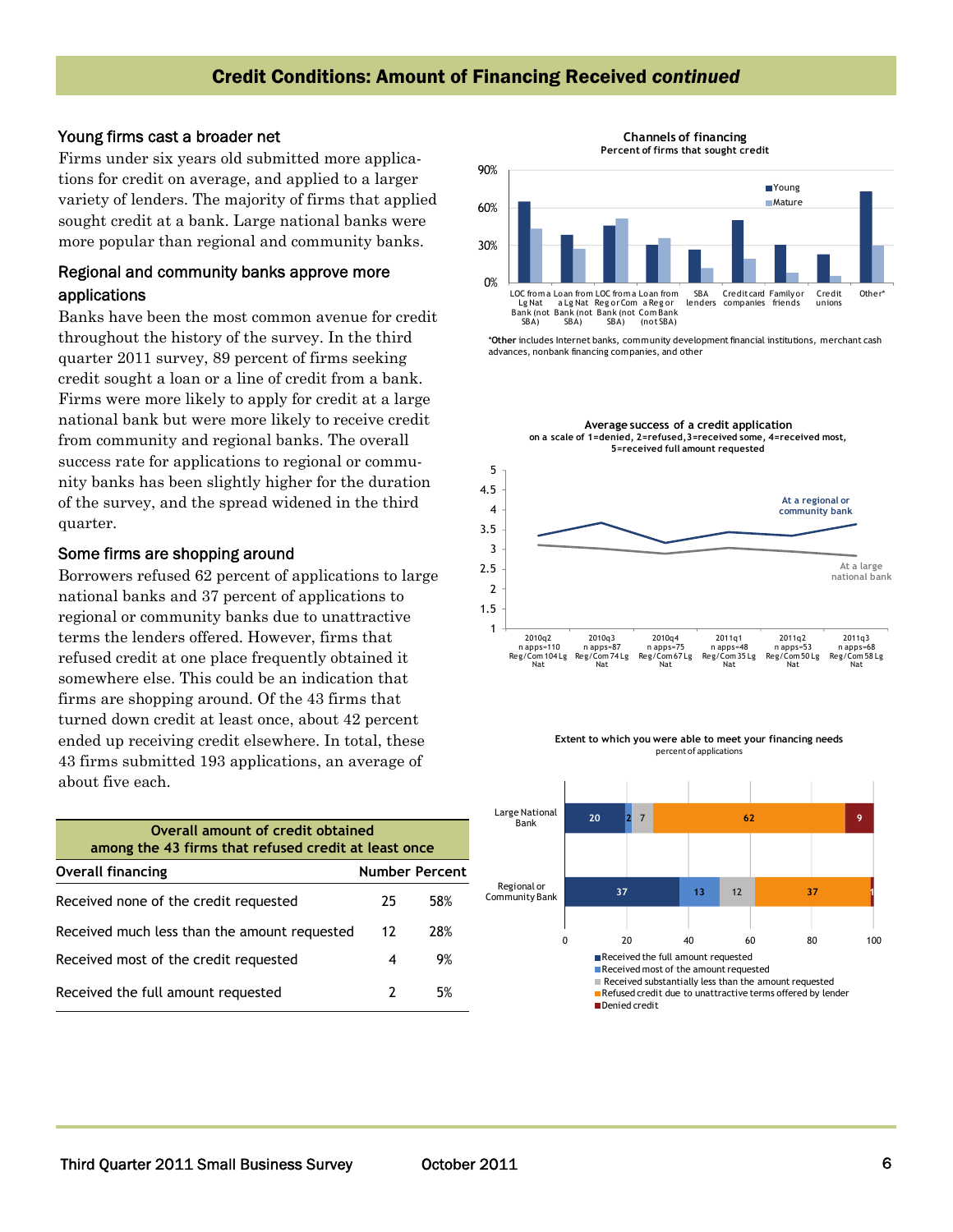## Credit Conditions: Amount of Financing Received *continued*

### SBA financing is hard to come by

Loans backed by the Small Business Administration have not been a popular form of credit over the life of the survey. In the third quarter of 2011, 17 firms sought loans backed by the Small Business Administration. Of these, 16 were either denied or the borrower refused the loan due to unattractive terms, and one firm received some of the credit requested.

### Firms receiving less financing are likelier to be young

One-fourth of applying firms received no credit, and 17 percent received substantially less than the amount requested over all their applications for credit. Firms in this group were much younger on average than were firms who received most of or the full amount requested. Firms in this group were also likelier to say that their credit score, lack of equity in real estate, personal wealth/investment loss, or too few years in operation was affecting their ability to obtain credit.

### Young firms are likelier to start up with personal savings

The stricter credit standards prevalent in today's lending market appear to be affecting the way startups are financed. Using personal savings for initial capital has become a much more common way to start a business in the past few years. Two-thirds of firms less than six years old used personal credit to start their business compared with only half of mature firms. Mature firms were much more likely to report having received a loan or line of credit from a bank to obtain their start-up financing.

.

| Firms who received:                 | None or much<br>less than the<br>amount re-<br>quested | Most or the full<br>amount re-<br>quested |
|-------------------------------------|--------------------------------------------------------|-------------------------------------------|
| Average age of business             | 13 years                                               | 28 years                                  |
| Percent of firms citing:            |                                                        |                                           |
| Credit score                        | 22%                                                    | 0%                                        |
| Lack of equity in<br>real estate    | 37%                                                    | 14%                                       |
| Personal wealth/<br>Investment loss | 30%                                                    | 13%                                       |
| Too few years of<br>operation       | 26%                                                    | 5%                                        |



### **Original source of financing**